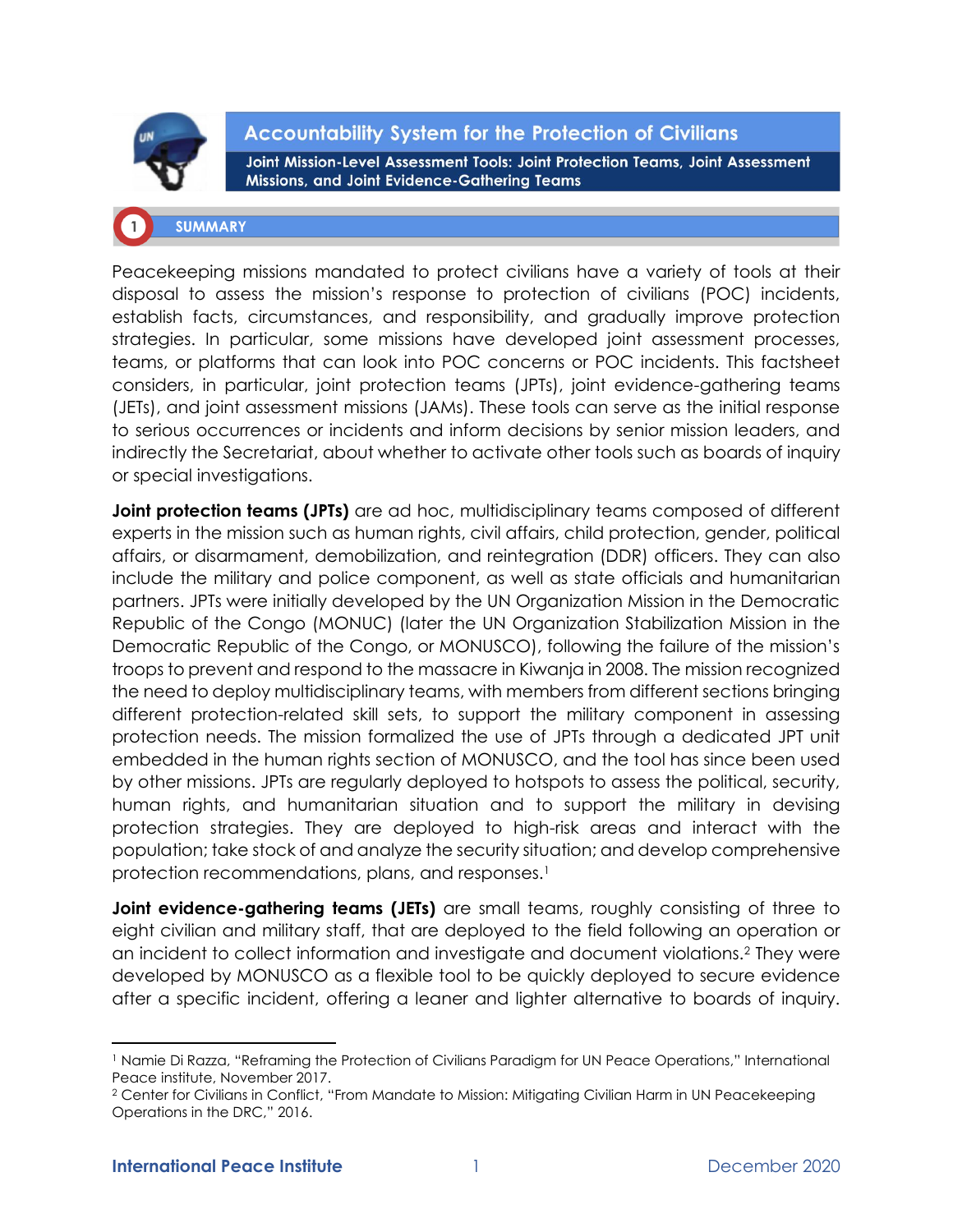They were used to assess accusations of civilian harm following MONUSCO's offensive operations.

**Joint assessment missions (JAMs)** are multidisciplinary, interagency humanitarian needs assessments. They are usually composed of staff from a mission's civilian sections and from other humanitarian or development actors. With the assistance of a mission's civil affairs section, they assess and recommend responses to protection, humanitarian, or development needs.<sup>3</sup> JAMs can also refer more generally to multidimensional teams that a mission sets up to assess a particular situation.

# **RELEVANCE TO THE PROTECTION OF CIVILIANS**

JETs, JPTs, and JAMs are not accountability mechanisms per se, as their primary purpose is to inform the mission's activities through the assessment of the situation. However, as critical tools for assessing POC incidents and threats at the mission level, they can also be used to look into the mission's effectiveness and make recommendations to guide and improve mission activities, including through corrective measures. JPTs are explicitly POC tools, as they contribute to developing plans to respond to protection concerns in highrisk areas, while JETs deploy after an incident occurs to establish the facts. JAMs have a broad application and have been used to assess protection concerns and identify the responses needed.

## **Examples**

 $\left( 2\right)$ 

MONUSCO regularly deploys JPTs to protection hotspots. For example, in 2012, the mission deployed JPTs to Remeka and Katoyi after receiving reports of intercommunal violence. The team recommended sending military standard combat deployments to both villages, and this recommendation was endorsed by the Senior Management Group on Protection. The presence of South African and Uruguayan units for a few weeks, coupled with mediation activities, contributed to the de-escalation of tensions. JPTs can also examine the effectiveness of the local protection plans developed by the mission and recommend adjustments.

JETs have been used by MONUSCO to assess areas where incidents have occurred. For example, a JET was sent after MONUSCO troops failed to intervene in Kamanyola in 2018 when civilians were killed by Congolese armed forces. Another JET was sent to Beni in 2019 following attacks against MONUSCO's base by demonstrators criticizing the mission's inability to protect civilians.

JAMs have also been mentioned several times in the secretary-general's reports on MONUSCO, often in the context of humanitarian assessments (which led, for example, to the mission setting up new community alert networks).

<sup>3</sup> MONUSCO, "Protection of Civilians and Protection Tools," available at <https://monusco.unmissions.org/en/protection-civilians-and-protection-tools> .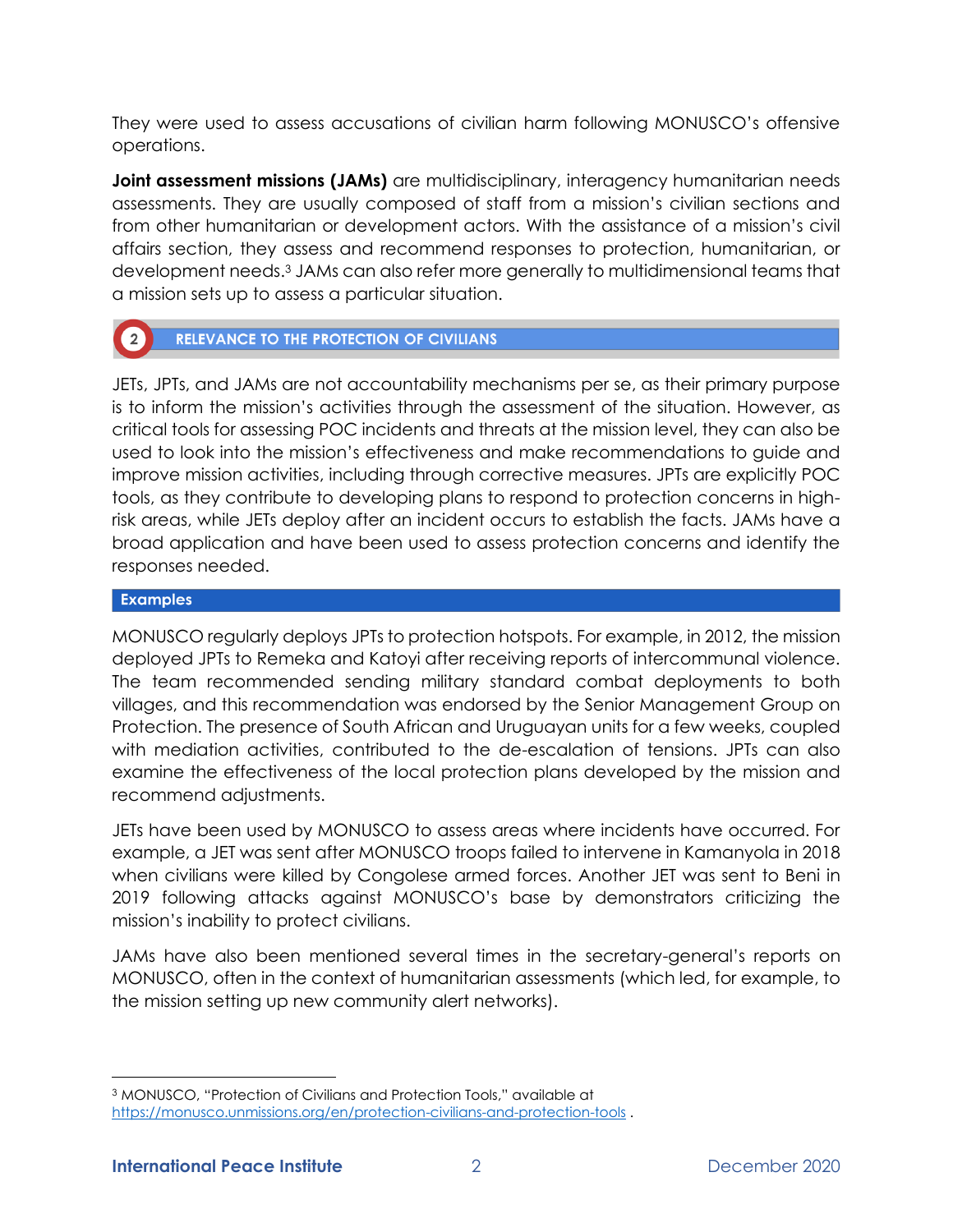The UN Multidimensional Integrated Stabilization Mission in the Central African Republic (MINUSCA), UN Mission in South Sudan (UNMISS), African Union–UN Hybrid Operation in Darfur (UNAMID), and UN Multidimensional Integrated Stabilization Mission in Mali (MINUSMA) have also used their own version of JPTs or multidisciplinary assessment teams to look into POC incidents and their mission's POC failures.



**RULES, GUIDELINES, AND METHODOLOGY** 

## **Governing rules**

Given that these investigations vary from mission to mission and are deployed depending on the purview of mission leadership and the occurrence being investigated or assessed, there are no system-wide guidelines or procedures. Each mission generally develops its own standard operating procedures and ad hoc guidelines.

However, the recently developed POC handbook has included references to JPTs and JAMs, as well as to MINUSCA's terms of reference on JPTs as a guiding document in its annexes. The handbook defines JPTs as

multi-disciplinary teams deployed to hotspots to analyse protection needs and recommend preventive and responsive interventions to address them. JPTs are comprised of mission civilian, police and military components and possibly, state officials and/or humanitarian agencies. The teams deploy to a location where civilians may be at risk to provide detailed analysis on the threats to civilians in the area and to support comprehensive activities to protect civilians by all components. In particular, a JPT provides analysis on political, security and social dynamics in an area, particularly to identify threats of violence and communities at risk and to propose recommendations for appropriate protection strategies through Community Protection Plans… establishing early warning mechanisms, including [community alert networks], to enable rapid response; establishing coordination mechanisms with local authorities or communities; and addressing specific protection needs, including protection against sexual violence and grave violations against children. JPTs can also work with the military and police components to develop appropriate risk mitigation measures for the conduct of military and police operations.<sup>4</sup>

The handbook defines JAMs as

a protection field visit usually consisting of mission civilian personnel and members of the United Nations Country Team (UNCT) or relevant NGOs. Where appropriate, government authorities may also be included. Similar to a JPT, the purpose of a JAM is to jointly conduct an assessment

<sup>4</sup> UN DPO, "The Protection of Civilians in United Nations Peacekeeping Handbook," 2020.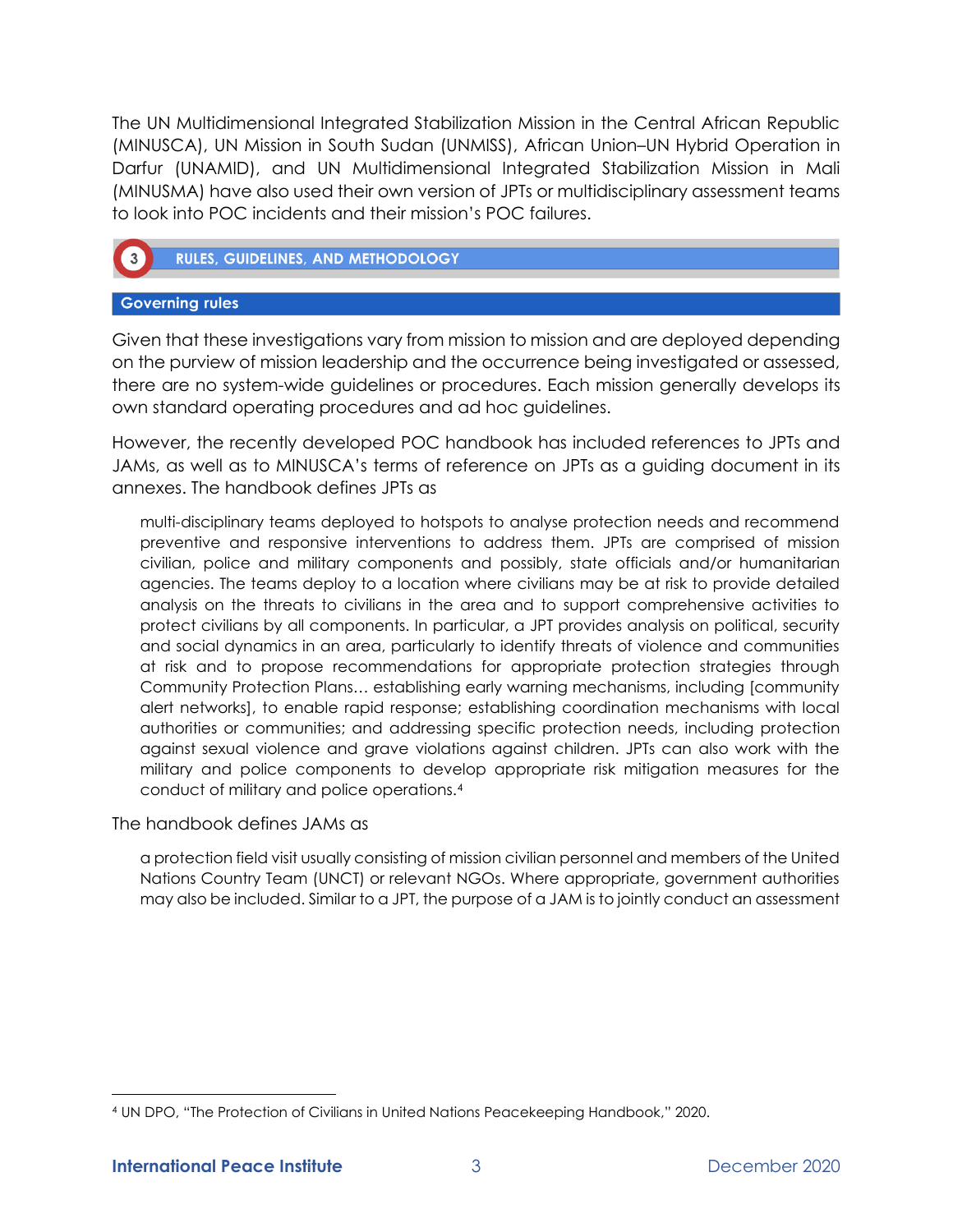to identify threats, inform responses to threats, improve relations with local communities, lower tensions and enhance early warning. A JAM will also consider the humanitarian situation.<sup>5</sup>

JETs were developed by MONUSCO as a mission-based tool to collect evidence and establish responsibility, particularly in relation to civilian harm in the context of the mission's offensive operations.

## **Process and functioning**

JPTs are usually coordinated by the POC unit or the civil affairs or human rights sections. The purpose of a JPT is "to identify threats, inform responses to threats, build ties and improve relations between the mission and local communities, lower tensions and enhance early warning." The JPT should serve "to combine civilian and uniformed personnel capabilities to enhance the mission's capacity to protect." JPTs are generally deployed after hotspots are identified, and different components and sections are convened to define specific terms of reference for the given JPT. In particular, its members have to determine the objectives of the mission, including whether they are strategic, preventive, or reactive, as well as the mission's roles, responsibilities, and logistical arrangements.

A JPT uses various sources to get a comprehensive understanding of the situation before it departs, and once in the area, it interacts with local communities and authorities, and the mission's nearest military presence to analyze local protection dynamics. As the basis of its assessment, the JPT can work with mission military commanders to develop or adapt community protection plans and establish community alert networks and early-warning mechanisms. It can also "engage with local authorities and armed actors on the ground to promote respect for human rights and mitigation of harm to civilians." Upon its return, the JPT makes concrete recommendations to the mission leadership and lists actions needed at the local and national levels to improve POC in the area.<sup>6</sup>

JAMs follow a similar methodology, in coordination with humanitarian and development actors.

JETs can be deployed immediately after an incident (usually within one week). A JET is activated by MONUSCO's chief of staff and senior legal adviser. JETs are composed of experts from different sections of a mission. They usually do not make recommendations, only establishing facts and responsibilities.

<sup>5</sup> Ibid.

<sup>6</sup> Ibid.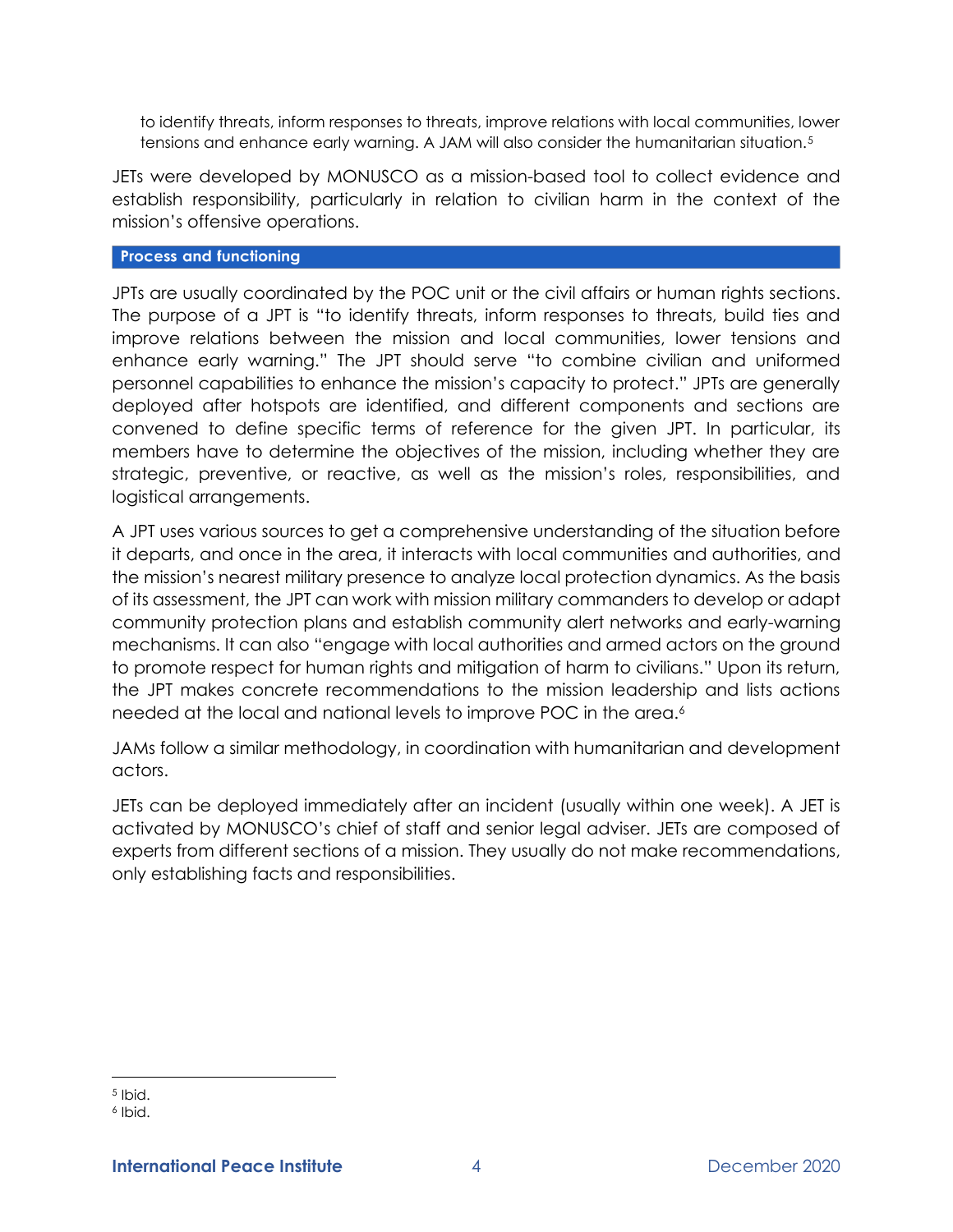

While JPTs, JAMs, and JETs have overlapping scopes and objectives, each mission may employ a different tool under different circumstances. These tools vary across missions and are largely ad hoc, even if mission headquarters has sought to disseminate best practices and systematize their use to some extent (in particular through the development of the POC handbook, which provides guidance on the use of JPTs and JAMs). JPTs and JETs, in particular, are quite flexible and allow missions to enhance proactive and reactive action to improve POC, providing lighter alternatives to formalized tools like boards of inquiry.

While they can all be used after a specific POC incident, JPTs and JAMs are also preventive tools that can be used to inform a mission's protection plans and responses. While JETs were initially conceived to assess allegations of civilian harm, they are now also used to assess a broader set of incidents, including POC incidents or failures.

These joint tools can also be used as an initial investigation before more formal tools, such as boards of inquiry or special investigations, are deployed. In establishing facts and needs and making recommendations for protection plans, they can carry a lot of weight, leading to changes in activities and improving POC.

| <b>Timing</b>                               |   |                                                                                                    |
|---------------------------------------------|---|----------------------------------------------------------------------------------------------------|
| <b>Regular process</b>                      |   | JPTs and JAMs could be used to<br>evaluate protection and humanitarian<br>needs on a regular basis |
| <b>Extraordinary measure after incident</b> | X | JETs, JPTs, and JAMs can be deployed<br>after single incidents.                                    |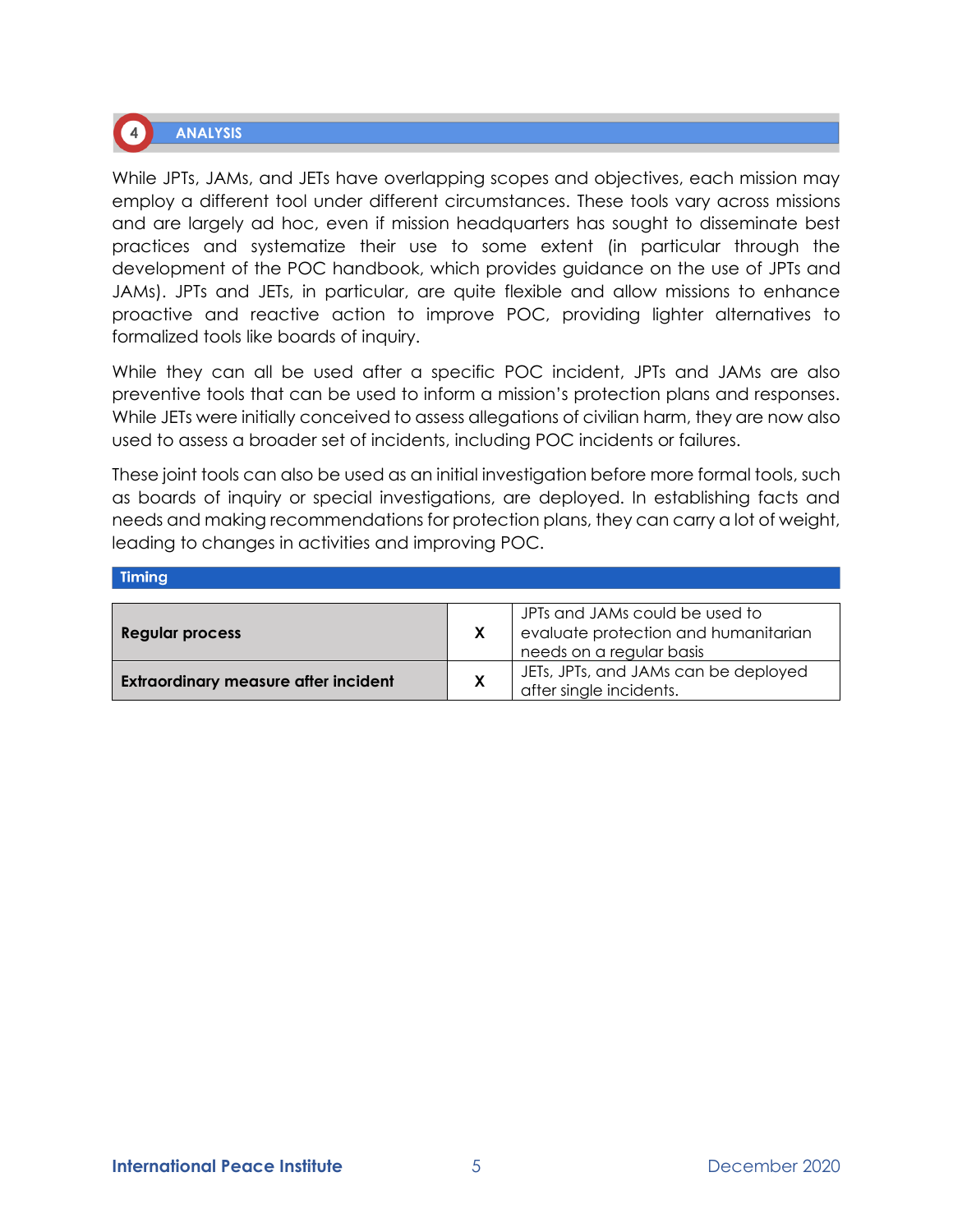## **Actors and answerability structure**

JETs, JPTs, and JAMs are mission-owned tools that can establish facts and circumstances, provide recommendations after an incident, or identify an area that may face high levels of protection and security risks. They can assess other actors, including those that may have perpetrated crimes, and the response of mission personnel.

| <b>Held</b><br>accountable by                         |                 | <b>Individuals</b> | Unit            |        | <b>Mission</b>  | Secre-             | Contri-<br>buting | <b>Security</b><br>Council/ | Member             | Population | Other |  |
|-------------------------------------------------------|-----------------|--------------------|-----------------|--------|-----------------|--------------------|-------------------|-----------------------------|--------------------|------------|-------|--|
|                                                       |                 |                    | <b>Military</b> | Police | <b>Civilian</b> |                    | tariat            | countries                   | 5th Com-<br>mittee | states     |       |  |
| <b>Individuals</b>                                    |                 |                    |                 |        |                 | X                  |                   |                             |                    |            |       |  |
| Unit/<br>section/<br>component                        | <b>Military</b> |                    |                 |        |                 | $\pmb{\mathsf{X}}$ |                   |                             |                    |            |       |  |
|                                                       | Police          |                    |                 |        |                 | X                  |                   |                             |                    |            |       |  |
|                                                       | <b>Civilian</b> |                    |                 |        |                 | X                  |                   |                             |                    |            |       |  |
| <b>Mission</b>                                        |                 |                    |                 |        |                 | X                  |                   |                             |                    |            |       |  |
| Secretariat                                           |                 |                    |                 |        |                 |                    |                   |                             |                    |            |       |  |
| Contributing<br>countries                             |                 |                    |                 |        |                 | $\pmb{\mathsf{X}}$ |                   |                             |                    |            |       |  |
| <b>Member states</b>                                  |                 |                    |                 |        |                 |                    |                   |                             |                    |            |       |  |
| <b>Security Council/</b><br>5 <sup>th</sup> Committee |                 |                    |                 |        |                 |                    |                   |                             |                    |            |       |  |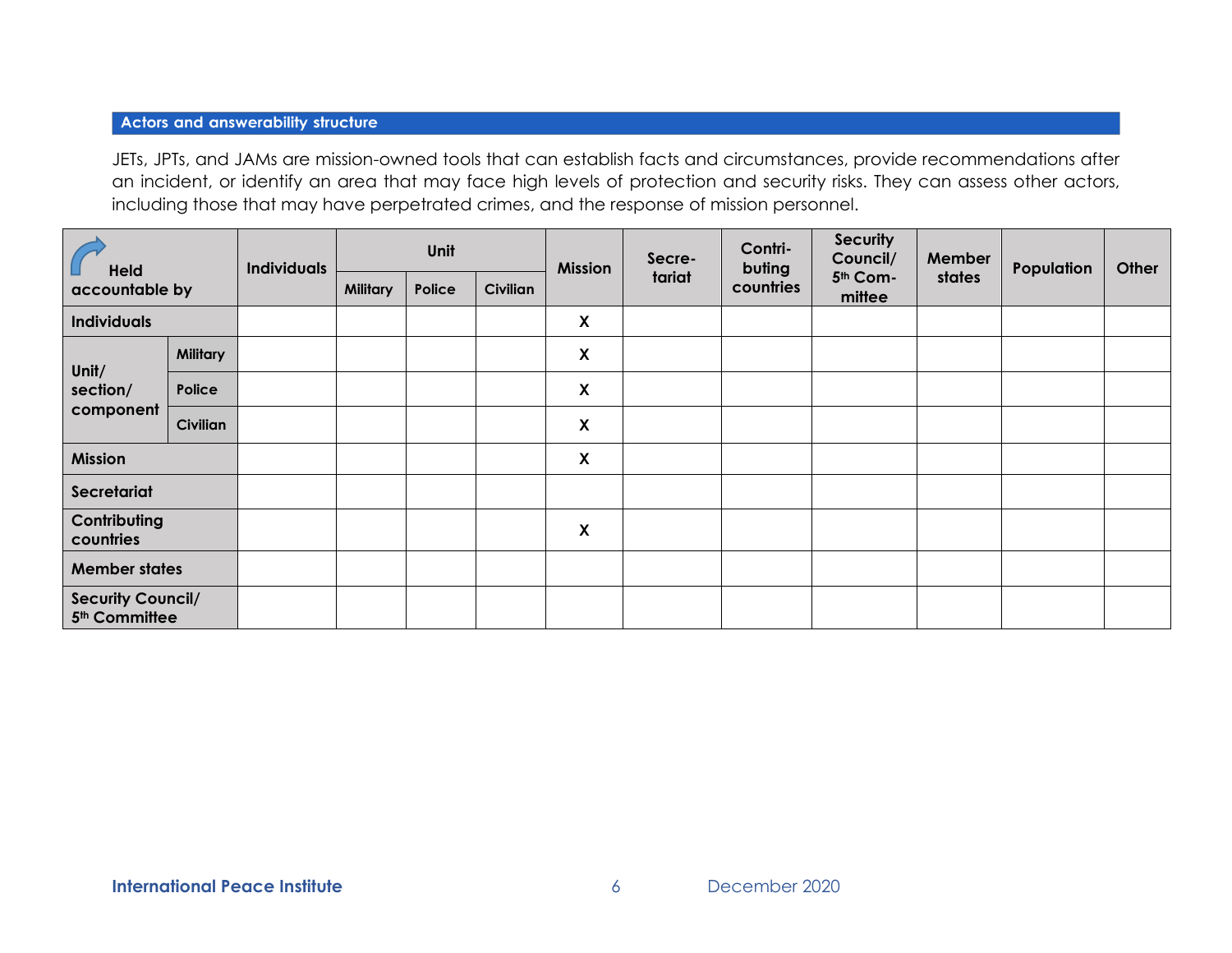## Scope and objective

Each mission-driven tool encapsulates an overlapping but distinct area of accountability. JETs and JPTs can establish facts, circumstances, and responsibility and contribute to tracking performance.

| <b>Collect best</b><br>practices and<br>lessons learned | X | Over the course of their assessment, JPTs, JAMS, and JETs<br>can document lessons learned and best practices.                                                                                                                                                                         |
|---------------------------------------------------------|---|---------------------------------------------------------------------------------------------------------------------------------------------------------------------------------------------------------------------------------------------------------------------------------------|
| <b>Track performance</b>                                | X | JPTs and JETs can contribute to the assessment of the<br>mission's performance in implementing POC.                                                                                                                                                                                   |
| Establish facts and<br>circumstances                    | X | JETs serve to gather information and evidence, including<br>forensic evidence, with the intent of establishing facts and<br>circumstances.<br>JPTs can also establish facts and circumstances.                                                                                        |
| <b>Establish</b><br>responsibility                      | X | JETs seek to establish and document facts and<br>circumstances and can review orders and actions<br>undertaken. JPTs can also establish responsibility.                                                                                                                               |
| <b>Identify structural</b><br>and systemic issues       | X | JPTs, in having to devise protection plans, may identify<br>structural and systemic issues related to protection.<br>JAMs can also identify systemic issues in protection and<br>humanitarian responses.<br>JETs can highlight structural factors that contributed to an<br>incident. |

#### Type of accountability

These joint mechanisms can contribute to performance accountability. They provide organizational tools to establish facts and responsibility and make recommendations to improve POC plans and responses.

#### Outcome

| Learn   | <b>Disseminate and integrate</b><br>internally | X | JPTs and JAMs provide internal<br>recommendations to strengthen<br>protection plans and responses. JETs<br>establish facts and responsibility to inform<br>further action and changes in planning<br>and operations.                                                |  |  |
|---------|------------------------------------------------|---|---------------------------------------------------------------------------------------------------------------------------------------------------------------------------------------------------------------------------------------------------------------------|--|--|
|         | <b>Account for publicly</b>                    |   | The activities of JAMs, JETs, and JPTs are<br>mostly internal but can be referred to in<br>the secretary-general's public reports.<br>However, the actual reports for JETs,<br>JAMs, and JPTs remain internal and are<br>only shared publicly in exceptional cases. |  |  |
| Correct | Improve internal processes                     | X | JPTs and JAMs provide internal<br>recommendations to strengthen<br>protection plans and responses. JET<br>reports are analyzed and disseminated<br>to the special representative of the<br>secretary-general, who reviews them and                                  |  |  |